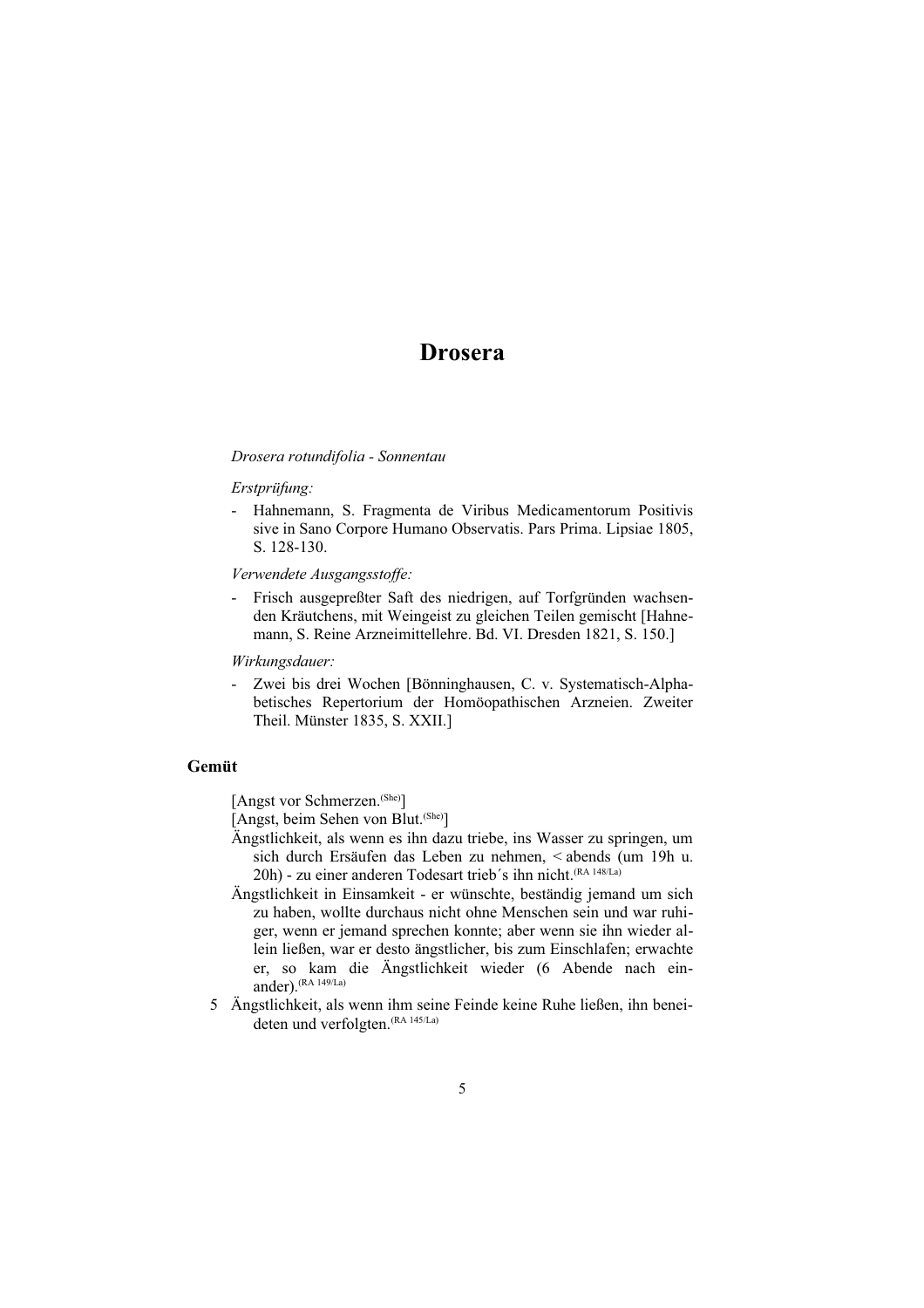| w |
|---|

- 25 UNRUHE; BEIM LESEN KONNTE ER NICHT LANGE ÜBER EINEM GEGEN-STAND AUSHALTEN - ER MUSSTE IMMER ZU ETWAS ANDEREM ÜBER-GEHEN (n. 36 Std.). <sup>(RA 141/Gn)</sup>
	- Höchst unruhiges, trauriges Gemüt, den ganzen Tag er glaubte von tückischen, neidischen Menschen hintergangen zu werden. (RA 143/La) [Verdrießlichkeit.<sup>(Mhu)</sup>]
	- Sehr verdrießlich; eine Kleinigkeit kann ihn verstimmen. (RA 130)

## Sensorium

Der Kopf ist eingenommen und schwer. (RA 2)

30 [Schwindelig beim Bücken. <sup>(Tyl)</sup>]

Drehend und schwindelig, mit Unaufgelegtheit zum Arbeiten (n. 33 Std.).  $(RA 2/Gn)$ 

Schwindel beim Gehen in freier Luft (n. 4 Tg.). (RA 1)

Anfall von Schwindel beim Gehen im Freien; er wollte immer auf die li. Seite fallen (n. 9 Std.). <sup>(RA 1/La)</sup>

#### **Innerer Kopf**

- [Er hat Schmerzen im Kopf und Taubheit, mit Ausfluß aus dem Ohr. $(Tyl)$ ]
- 35 DRÜCKENDER KOPFSCHMERZ. (RA 3)

Schwerheit des Kopfes beim Aufrechthalten, aber nicht im Bücken (n. 37 Std.). (RA 12/Gn)

#### **Gehirn**

- Schmerzhaftigkeit des Gehirns; er spürt jeden Tritt darin (n. 8  $Std.$ ).  $(RA 13/Gn)$
- Reißender Schmerz im Gehirn, mehr nach der Stirn zu, < bei Bewegung der Augen, aber > durch Stützen des Kopfes auf die Hand (n. 10 Std.). (RA 11/Gn)

Ziehender Schmerz nach dem Hinterhaupte zu, in der re. Gehirnhälfte  $(n. 9 Std.).$  (RA 8/Gn)

40 Ein dumpf ziehender Schmerz in der li. Gehirnseite nach der Schläfe hin (n. 28 Std.). (RA 7/Gn)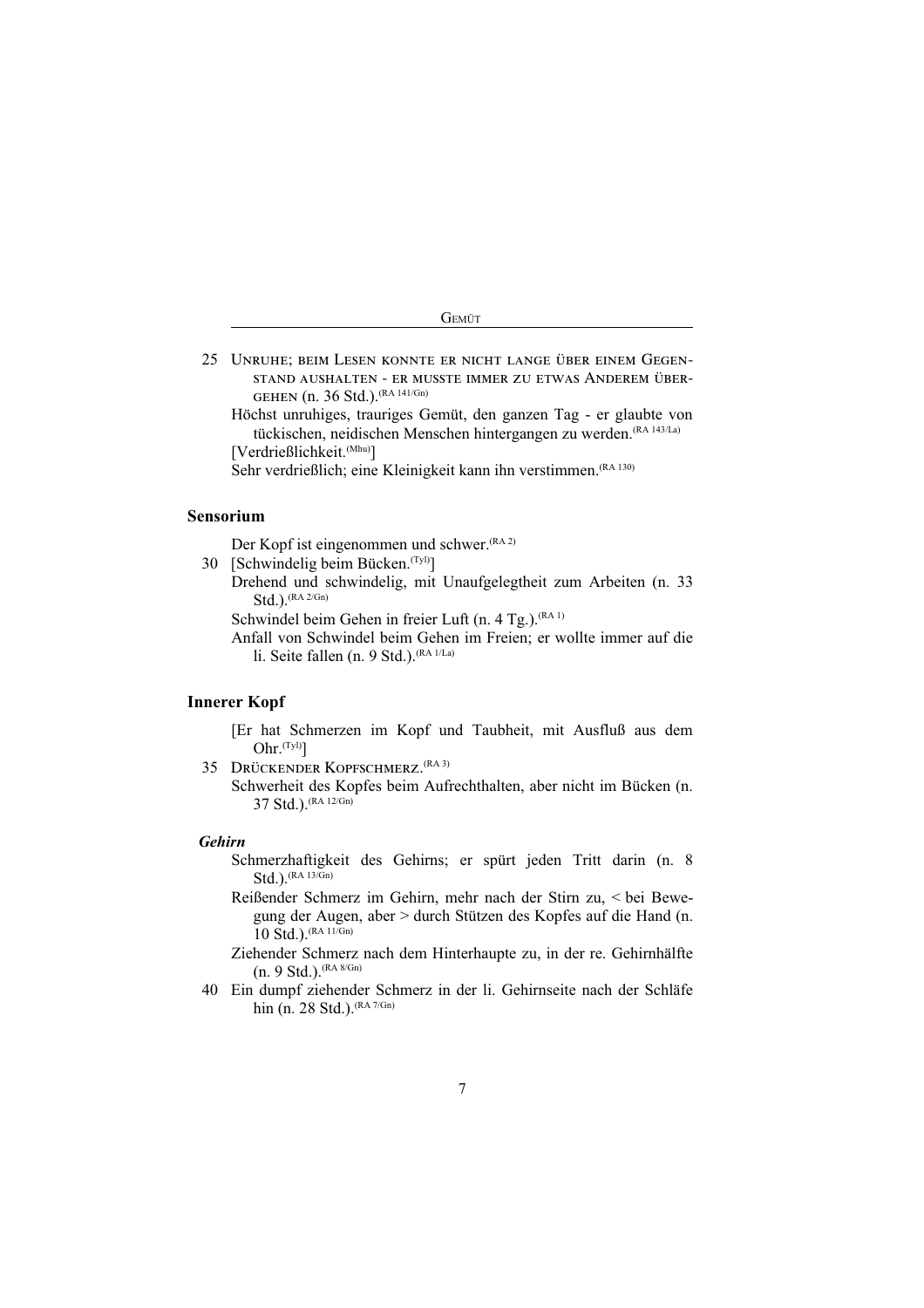**STIRN** 

#### **Stirn**

- Kopfschmerz über der Augenhöhle beim Bücken, welcher beim Gehen verschwindet. (RA 4)
- Kopfschmerz in der Stirne nach starker Bewegung und beim Gehen, wie diejenige Eingenommenheit des Kopfes, welche von starkem Sprechen entsteht. (RA 5)
- Bohrender Schmerz zur Stirn heraus, bloß beim Bücken im Schreiben  $(n. 7 Std.).$ <sup> $(RA 6/Gn)$ </sup>
- DRÜCKENDER KOPFSCHMERZ ZUR STIRN UND DEN JOCHBEINEN HER-AUS (n. 7½ Std.). (RA 4/Gn)
- 45 Scharf schneidende Nadelstiche in der re. Stirnseite (n. 33 Std.). <sup>(RA 10/La)</sup> Reißend spannender Kopfschmerz in der Stirn, < beim Bücken (n. 11  $Std.$ ).  $(RA 9/Gn)$

Wundheitsschmerz am li. Stirnhügel. (RA 17/Gn)

# **Schläfen**

Schläfe  $3\frac{1}{2}$ Drückender Kopfschmerz über der re.  $(n.$ Std.).  $^{(RA 5/Gn)}$  as  $\{374\}$ 

Zur re. Schläfe herausdrückender Kopfschmerz. (RA 3/Gn)

# Äußerer Kopf

- 50 Stumpf bohrender Schmerz äußerlich am Kopfwirbel (n. 10 Std.). (RA 22/Wc)
	- Beißend brennender Schmerz in der behaarten Kopfhaut am Scheitel (n. 10 Std.).  $^{(RA 15/Gn)}$
	- Drücken, bisweilen mit Nagen verbunden, äußerlich am Oberkopf (n. 2  $Std.$ ).  $(RA 21/Wc)$
	- [Hält beim Husten den Kopf mit beiden Händen, als wenn ihm der Kopf schwer wäre.<sup>(Gas)</sup>]
	- Wundheitsschmerz am Haarkopfe, über der re. Stirnseite (n. 32  $Std.$ ).  $(RA 16/Gn)$
- 55 Brennender Wundheitsschmerz re. auf dem Haarkopfe; bei Berührung verlor er sich jedesmal (n. 6½ Std.).<sup>(RA 14/Gn)</sup>

# Augen

[Exophthalmus, mit einem Puls von 150 pro Minute.<sup>(Tyl)</sup>]  $\mathbb{R}$  {390}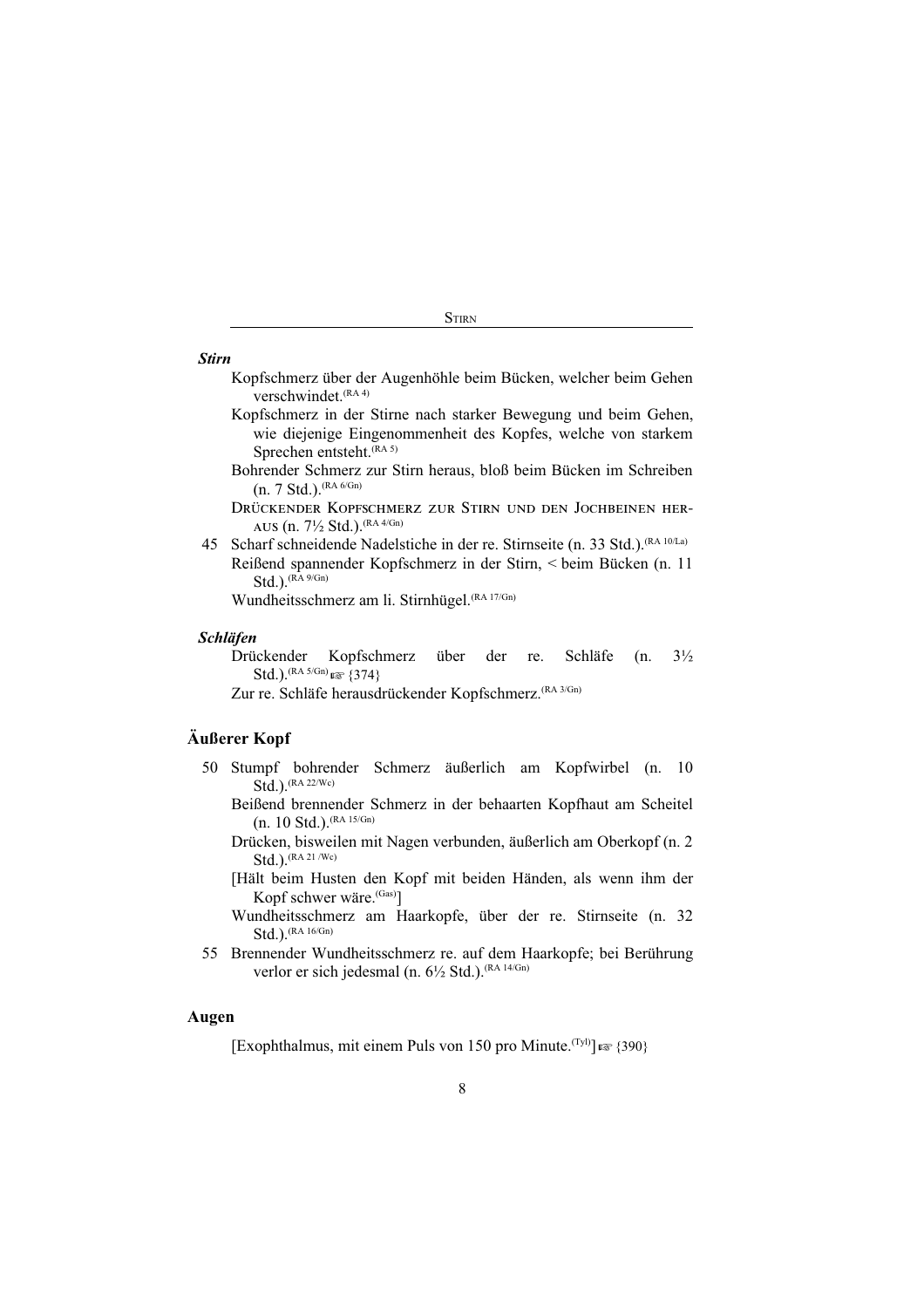- [Starke Schmerzen in den Augen, die geschwollen und hervorgetreten  $sind.$ <sup> $(Kin)$ </sup>]
- Mehr beißend als drückender Schmerz in den Augen, wenn er die Augen zum Sehen anstrengt. (RA 9)

Brennschmerz im re. Augapfel und feine Stiche im li. Ohr (n. 9  $Std.$ ).  $(RA 34/Gn)$ 

60 Spannendes Brennen quer über im li. Auge und den Augenlidern (n. 13  $Std.$ ).  $(RA 29/Gn)$ 

Stumpfes Reißen im li. Augapfel querüber (n. 32 Std.). (RA 32/Gn) Schneidender Schmerz querüber dem ganzen li. Auge. (RA 31/Gn) Ein scharfer Stich im li. Augapfel, in der Ruhe. (RA 33/Gn) Starke Stiche zu den Augen heraus, < beim Bücken. (RA 6)

65 [Die Augen treten weit mehr vor den Kopf während des Hustens.<sup>(Tie)</sup>]

#### Pupillen

VERENGTE PUPILLEN (n. 1, 2 Std.). <sup>(RA 13, 26/La)</sup> ERWEITERTE PUPILLEN (n. 25 Std.). <sup>(RA 27/La)</sup>

#### **Lider**

Die Augenlider kleben ihm, wie mit Augenbutter (Eiter) zu. (RA 7) Wundheitsschmerz im re. unteren Augenlid, < bei Berührung (n. 11  $Std.$ ).  $(RA 30/Gn)$ 

#### **Sehen**

- 70 Spielendes glänzendes Flimmern vor dem re. Auge, mehr nach oben und seitwärts; will er den Blick auf das Flimmernde richten, so weicht es immer mehr aus dem Gesichtskreise; es hinderte am Lesen (n. 48 Std.). <sup>(RA 28/Wc)</sup>
	- Vor den Augen ist's ihm wie ein Flor; beim Lesen liefen die Buchstaben ineinander. (RA 11)
	- Eine Gesichtsverdunkelung befällt ihn, als er abends (19h), nach einem Spaziergang in frischer Luft in die Stube tritt, ohne Schwindel, und es fippert ihm vor den Augen. (RA 12)
	- Weitsichtigkeit (Presbyopie) und Augenschwäche; wenn er kleine Dinge zu erkennen sich bemüht, fippert's ihm vor den Augen. (RA 10)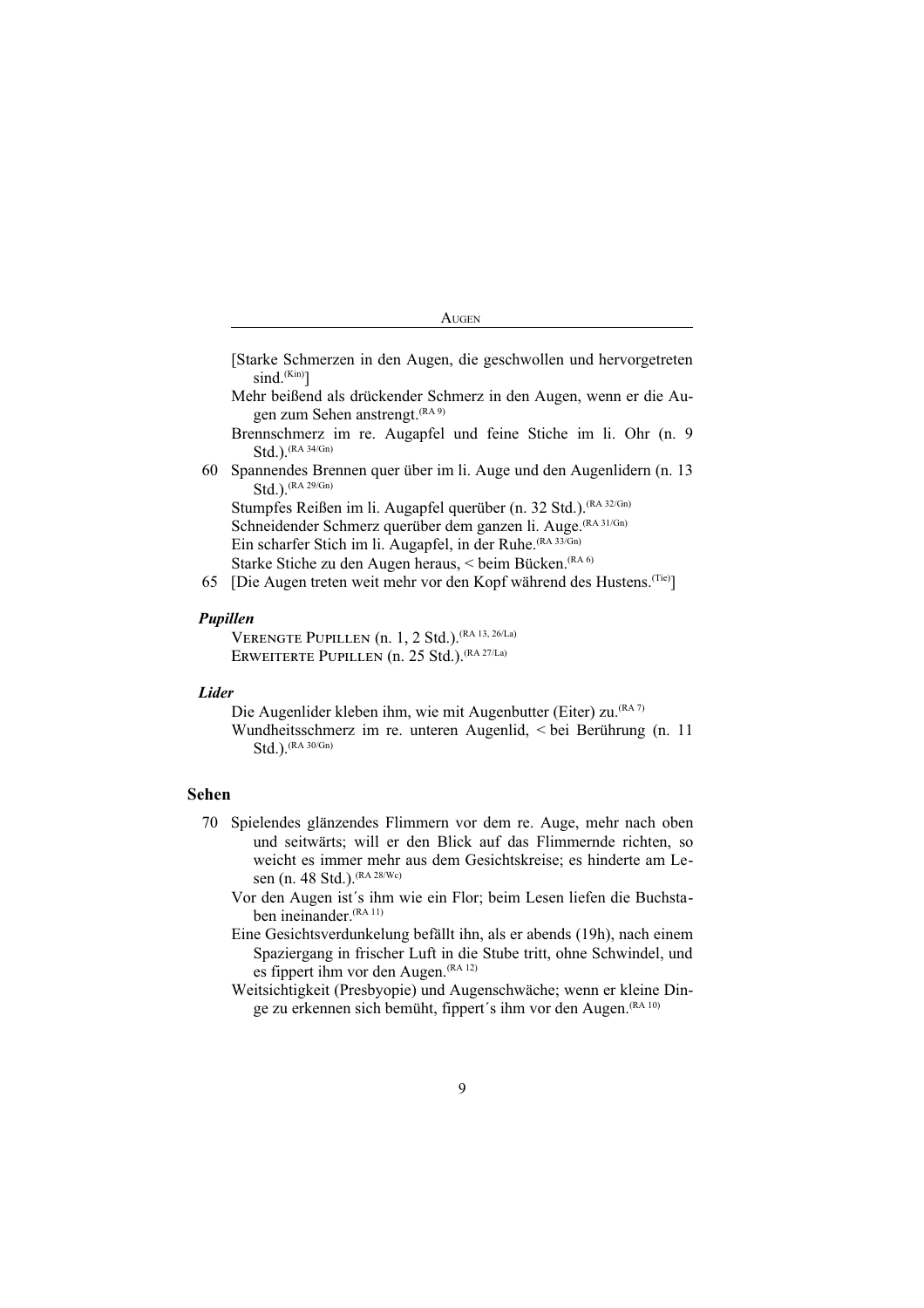**OUELLENVERZEICHNIS** 

# Quellenverzeichnis

# 1. Arzneiprüfungen und Vergiftungen

Berridge, E.W. Fragmentary Provings. MHR 15(1871)299. {Ident. mit NEG 9(1874)401.} [BER]

- Hahnemann, S. Sonnenthau. Reine Arzneimittellehre. Band VI. 2. Aufl. Dresden 1827 ( $1821$ ), S. 228-249. [RA]
- Wettemann, M. Samuel Hahnemanns "Fragmenta de Viribus Medicamentorum". Inaugural-Dissertation. Augsburg 2000, S. 73. [WET]

Wibmer, K. Die Wirkung der Arzneimittel und Gifte im gesunden thierischen Körper. Bd. II. München 1832, S. 328. [WIB]

#### 2. Klinische Beobachtungen

Aegidi, o.V. Praktische Mittheilungen. HYG 2(1835)34. [Aeg]

Allen, H.C. A Pertussis Quartette. CMA 44(1906)283-284. [Alh]

Aschner, B. Excerpts from the Textbook of Constitution Therapy. HRC 59(1943)275. [Asc]

Becker, o.V. Praktische Mittheilungen. HYG 22(1847)533-534. [Bec]

Berridge, E.W. Clinical Cases. HPH 6(1886)209. [Ber]

Bethmann, H. Correspondenznachrichten und Miscellen. AHZ 3(1834)176. {Ident. mit AHZ 5(1835)183.} [Bet]

Bethmann, H. Keuchhusten. ANN 4(1833)290-291. [Bem]

Blersch, o.V. Verifikationen und klinische Symptome. ZKH 37(1993)241. [Ble]

Boger, C.M. Odds and Ends. PIH 40(1919)81. {Ident. mit: HRC 34(1919)397 u. Boger, C.M., in: Bannan, R., Collected Writings, Churchill Livingstone 1994, S. 246.} [Bog]

Case, E.E. Some Clinical Experiences. Greenville 1991, S. 115. [Cas]

Cash, M. On the Treatment of Pleurisy. JBS 1(1892-1893)29. [Cah]

Cooper, G.M. Clinical Cases. JHC 3(1899-1900)410. [Coo]

Curie, C. Drosera gegen Lungentuberculosis. AHZ 63(1861)159. [Cur]

Ditman, o.V. Tagesgeschichte. NZK 20(1875)8. [Dit]

- Drury, W.V. Oberservations on Whooping-Cough, with a Few Cases. ATB 6(1873)92. [Dru]
- Elb, o.V. Zur Wirkung einiger Mittel. AHZ 27 (1844)278. [Elb]
- Foster, L.P. Drosera. In: Hoyne, T.S. Clinical Therapeutics. Bd. II. Chicago 1880, S. 75. [Fos]

Gaspary, o.V. Tussis Convulsiva. PMH 10(1862)129-130. [Gas]

Gaspary, o.V. Blutbrechen und Bluthusten. ANN 3(1832)419. [Gap]